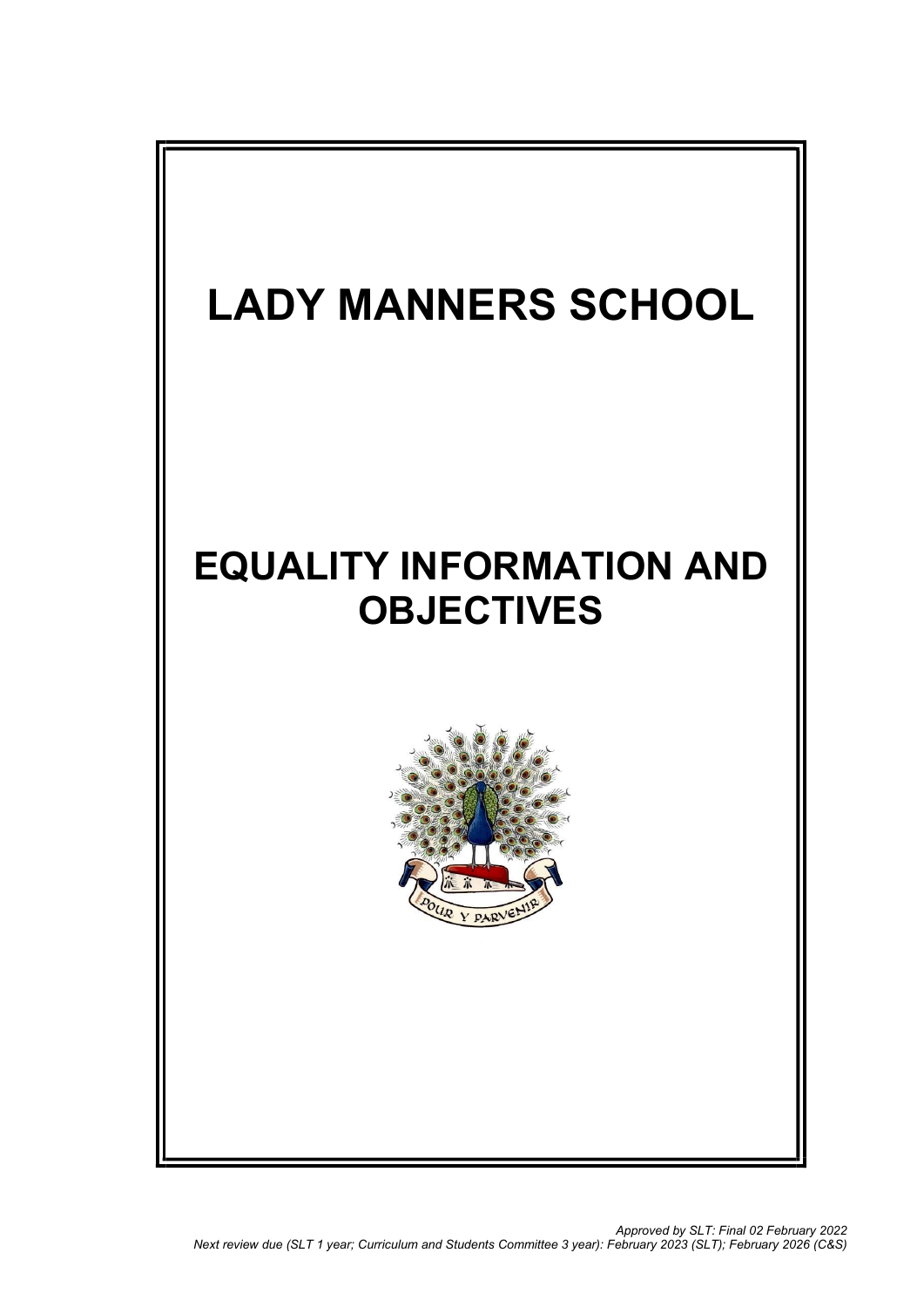### 1. Aims

Our school aims to meet its obligations under the public sector equality duty by having due regard to the need to:

- eliminate discrimination and other conduct that is prohibited by the Equality Act 2010
- advance equality of opportunity between people who share a protected characteristic and people who do not share it
- foster good relations across all characteristics between people who share a protected characteristic and people who do not share it

# 2. Legislation and guidance

This document meets the requirements under the following legislation:

- The Equality Act 2010, which introduced the public sector equality duty and protects people from discrimination
- The Equality Act 2010 (Specific Duties) Regulations 2011, which require schools to publish information to demonstrate how they are complying with the public sector equality duty and to publish equality objectives

This document is also based on Department for Education (DfE) guidance: The Equality Act 2010 and schools.

### 3. Roles and responsibilities

The Governing Board will:

- ensure that the equality information and objectives as set out in this statement are published and communicated throughout the school, including to staff, students and parents, and that they are reviewed and updated at least once every four years
- delegate responsibility for monitoring the achievement of the objectives on a daily basis to the Headteacher

The Headteacher will:

- promote knowledge and understanding of the equality objectives amongst staff and students
- monitor success in achieving the objectives and report back to governors

All school staff are expected to have regard to this document and to work to achieve the objectives as set out in section 8.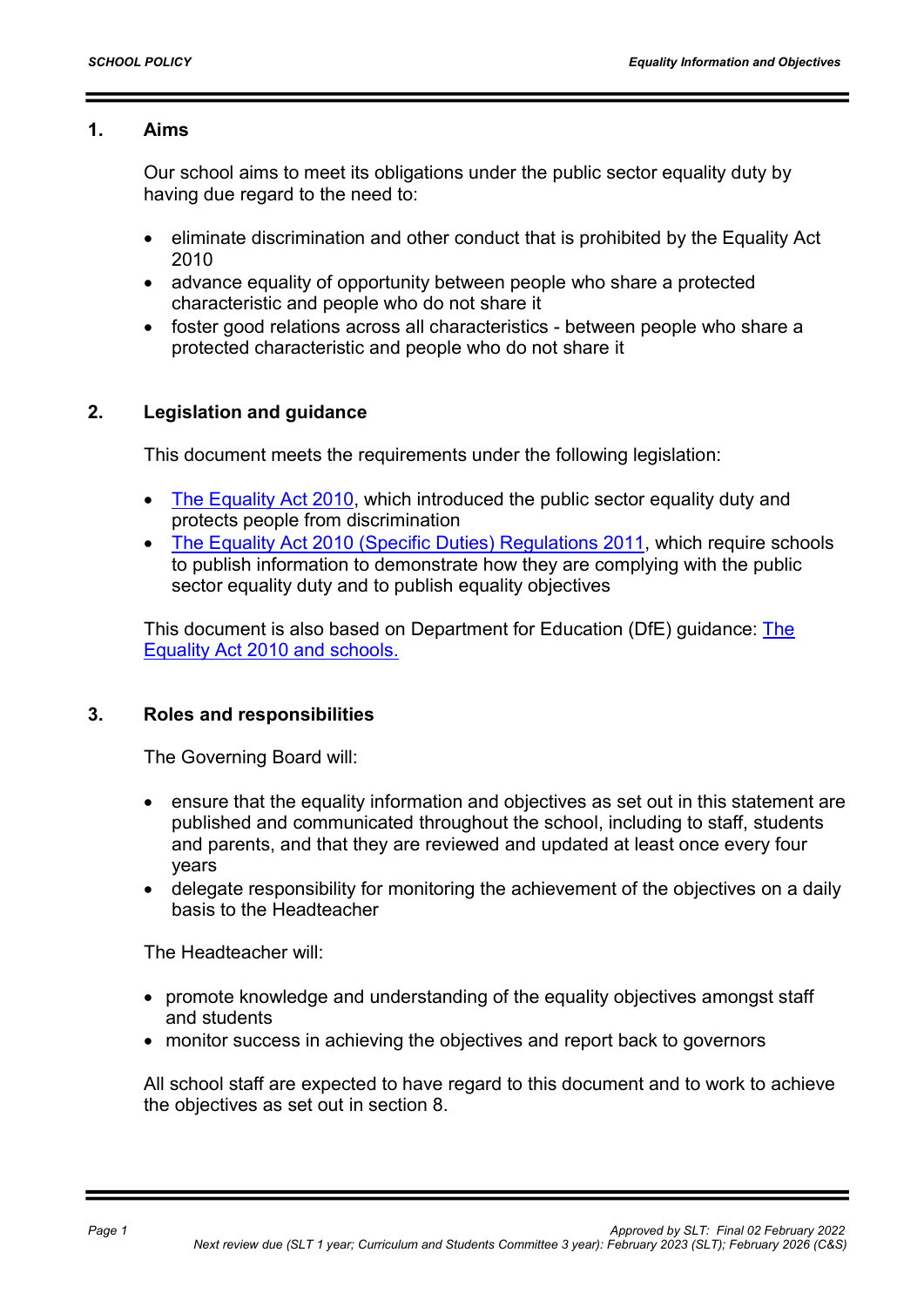#### 4. Eliminating discrimination

The school is aware of its obligations under the Equality Act 2010 and complies with non-discrimination provisions.

Where relevant, our policies include reference to the importance of avoiding discrimination and other prohibited conduct.

Staff and governors are regularly reminded of their responsibilities under the Equality Act, for example during meetings. Where this has been discussed during a meeting it is recorded in the meeting minutes.

New staff receive training on the Equality Act as part of their induction, and all staff receive refresher information on an annual basis.

### 5. Advancing equality of opportunity

As set out in the DfE guidance on the Equality Act, the school aims to advance equality of opportunity by:

- removing or minimising disadvantages suffered by people which are connected to a particular characteristic they have (e.g. students with disabilities, or gay students who are being subjected to homophobic bullying)
- taking steps to meet the particular needs of people who have a particular characteristic (e.g. enabling Muslim students to pray at prescribed times)
- encouraging people who have a particular characteristic to participate fully in any activities (e.g. encouraging all students to be involved in the full range of school societies)

In fulfilling this aspect of the duty, the school will:

• analyse strengths and areas for improvement with respect to the above areas and implement actions in response make evidence available identifying improvements for specific groups (e.g. declines in incidents of homophobic or transphobic bullying)

### 6. Fostering good relations

The school aims to foster good relations between those who share a protected characteristic and those who do not share it by:

 promoting tolerance, friendship and understanding of a range of religions and cultures through different aspects of our curriculum. This includes teaching in Personal Development and Religious Education, but also activities in other curriculum areas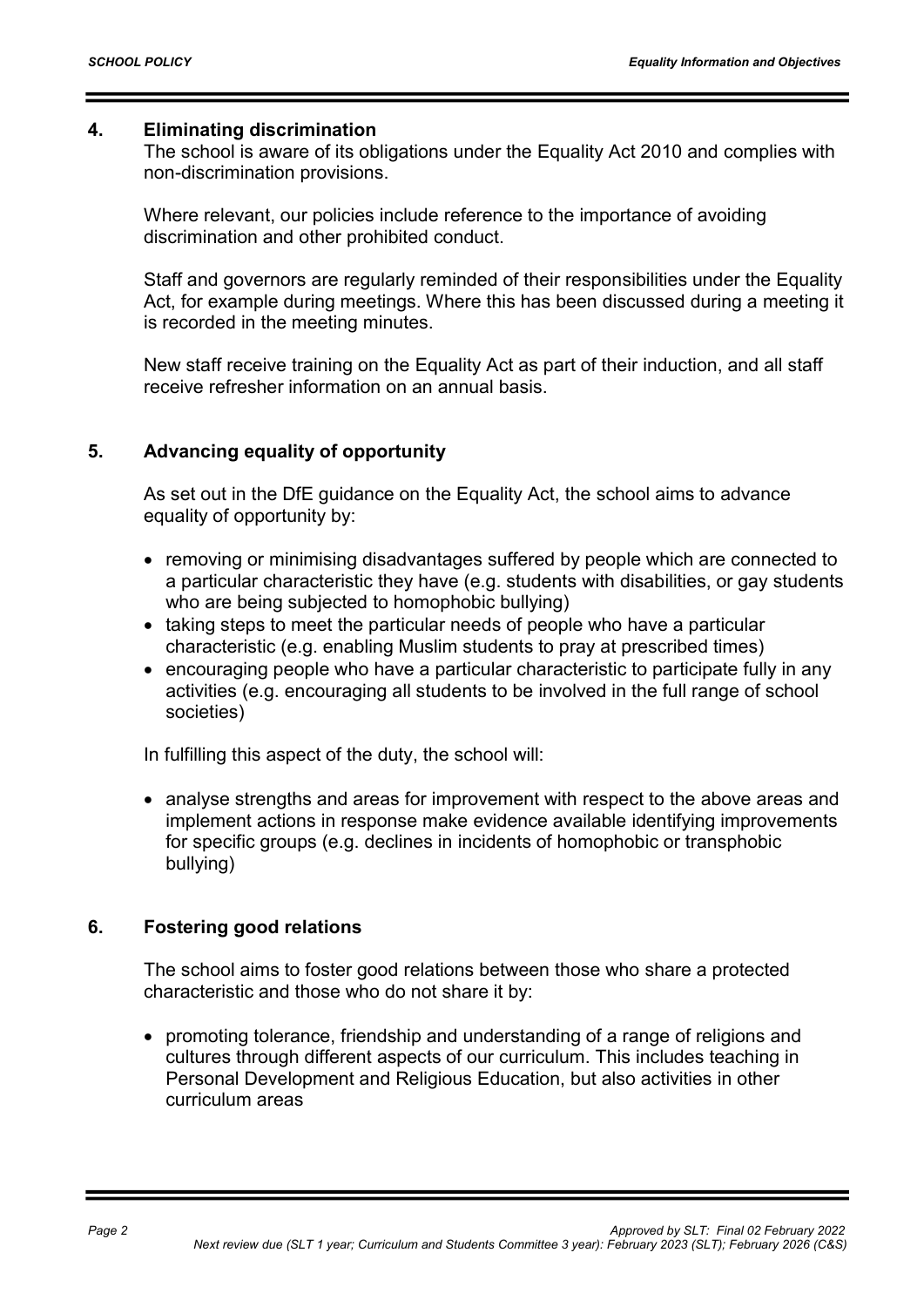- holding assemblies dealing with relevant issues. Students will be encouraged to take a lead in such assemblies and we will also invite external speakers to contribute
- working with our local community. This includes inviting leaders of local faith groups to speak at assemblies, and organising school trips and activities based around the local community
- encouraging and implementing initiatives to deal with any tensions between different groups of students within the school. For example, our school council has representatives from different year groups and is formed of students from a range of backgrounds. All students are encouraged to participate in the school's activities, such as sports clubs.
- we have developed links with people and groups who have specialist knowledge about particular characteristics, which helps inform and develop our approach

### 7. Equality considerations in decision-making

The school ensures it has due regard to equality considerations whenever significant decisions are made.

The school always considers the impact of significant decisions on particular groups. For example, when a school trip or activity is being planned, the school considers whether the trip:

- is accessible to students with disabilities
- has equivalent facilities for all students

The school keeps a written record to show we have considered our equality duties and asked ourselves relevant questions. This is recorded at the same time as the risk assessment when planning school trips and activities.

#### 8. Equality objectives

#### Objective 1: Embed diversity within the curriculum

Why we have chosen this objective:

A new curriculum model was implemented in September 2020. As part of this, diversity within the curriculum was reviewed to ensure that our students receive a broad and balanced view of the world in which they live, enabling them to have mutual respect for all people regardless of their background, belief or race. We will review the provision to ensure the diversity aspect is embedded in the new curriculum area.

To achieve this objective, we plan to:

• review and continually improve subject schemes of work